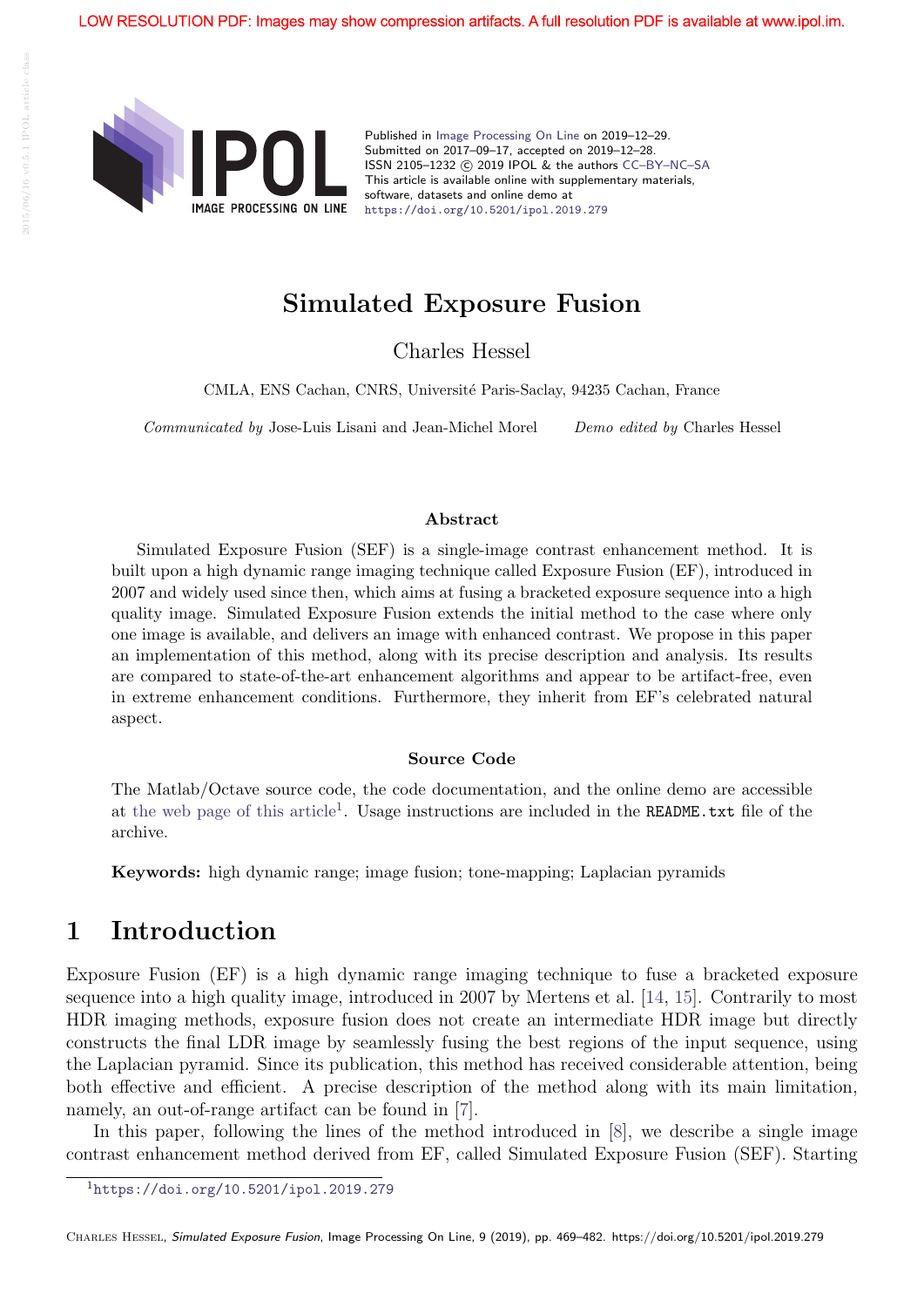from a single image, SEF simulates a bracketed exposure sequence of images and fuses them by an adaptation of EF avoiding its out-of-range artifact.

Our plan is as follows. We start by presenting in Section 2 the Simulated Exposure Fusion (SEF). Its two main steps are presented in two distinct sections: Section 2.1 for the sequence generation and Section 2.2 for the few modifications to the initial fusion method of Mertens et al. [14]. A study of the effect of the parameters of the method, as well as a comparison with state-of-the-art contrast enhancement methods, are carried out in Section 3.

## 2 Simulated Exposure Fusion

This section presents SEF [8], a method generating a set of images with simulated exposure from a single input. This model simply applies different multiplicative factors to the input image. The simulated sequence is then fused with a refined exposure fusion. The whole process is displayed in Figure 1. The pseudo-code of the method is given in Algorithm 2.



Figure 1: Simulated exposure fusion method (SEF).

### 2.1 Generation of an Artificial Bracketed Exposure Sequence

The simulated exposure fusion method uses remapping functions to generate an artificial bracketed exposure sequence. Arguably, the choice of these functions is the most important point of the method. As they are defined, they include two major ideas: the generation should always increase the contrast, and the dynamic should be *restrained*. In practice, this is implemented with two functions,  $f$  and  $g$ , that are composed, so that the simulated sequence is obtained using

$$
\begin{cases}\n(g \circ f^*)(t, k), & \text{if } k < 0 \\
(g \circ f)(t, k), & \text{otherwise,} \n\end{cases}
$$
\n(1)

where  $t$  is an intensity and  $k$  the position of the image in the sequence; over-exposed images are denoted with a positive index and under-exposed images with a negative one. These functions depend on three parameters. Two are user-set and the third depends on the input image's histogram.

- The first parameter,  $\alpha$ , controls the strength of the enhancement; it is linked to the generation model as it amounts to a factor on the exposure time of the input image. It intervenes in function f.
- The second parameter,  $\beta$ , controls the dynamic range compression, and thus intervenes in function q. It is the key that solves the out-of-range artifact of the initial EF method. It implicitly reduces the edges' amplitude, hence it can also be seen as a way to control (limit) the amplitude of the structures that are being enhanced.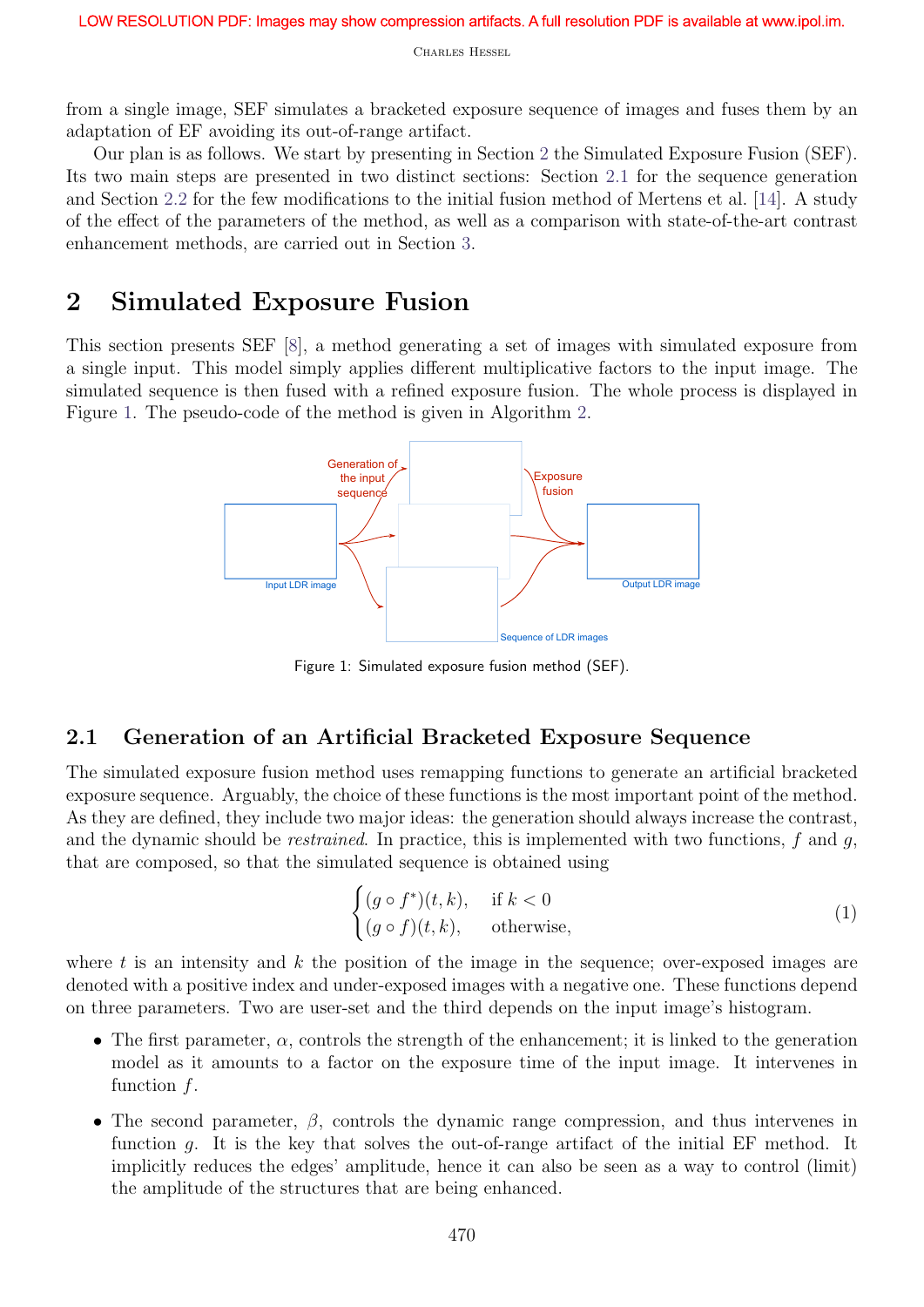• The last parameter,  $m$ , is automatically set as the median of the input image. On its value depend the numbers  $N$  and  $N^*$  of over- and under-exposed images in the simulated sequence. Hence m controls the brightening or darkening of the image in the simulated sequence. As a result, the enhanced image's histogram is always more centered than the histogram of the input.

We shall present each of them in more detail in the three next Sections 2.1.1, 2.1.2 and 2.1.3. Figure 2 displays the set of remapping functions obtained in function of the values of the two parameters  $\alpha$  and  $\beta$ , and of the median m of the image. We shall follow in this paper the convention that the images' displayable range is [0, 1].



Figure 2: Remapping functions in function of the three parameters on which they depend. We denote median $\{u\}$  by m.

#### 2.1.1 The Remapping Functions

Although the simulated images in [8] are obtained using a set of contrast factors, the authors call them under- and over-exposed. Indeed, using a simplistic model of the digital images formation (and notably omitting the non-linearities of the acquisition process), simulating images with a shorter or longer exposure amounts to multiply them by a constant.

Let us denote by u the input image, by **x** a pixel, and by  $\hat{u}$  a simulated image. To artificially increase the exposure time, the authors of [8] use

$$
\widehat{u}_k(\mathbf{x}) = \min\left\{\lambda^k u(\mathbf{x}), 1\right\},\tag{2}
$$

where  $\lambda \in \mathbb{R}^+$  is a contrast enhancement factor set to the power  $k \in \mathbb{Z}$ , which is also the index of the image in the sequence. For over-exposed images, the authors set  $\lambda^k \geq 1$ . The contrast-enhanced image is clipped to fit the standard [0, 1] dynamic range.

Using  $\lambda^k \geq 1$  can only generate over-exposed images from the input, thus the dark parts will be enhanced but the bright ones will always be clipped. However, simulating images with a shorter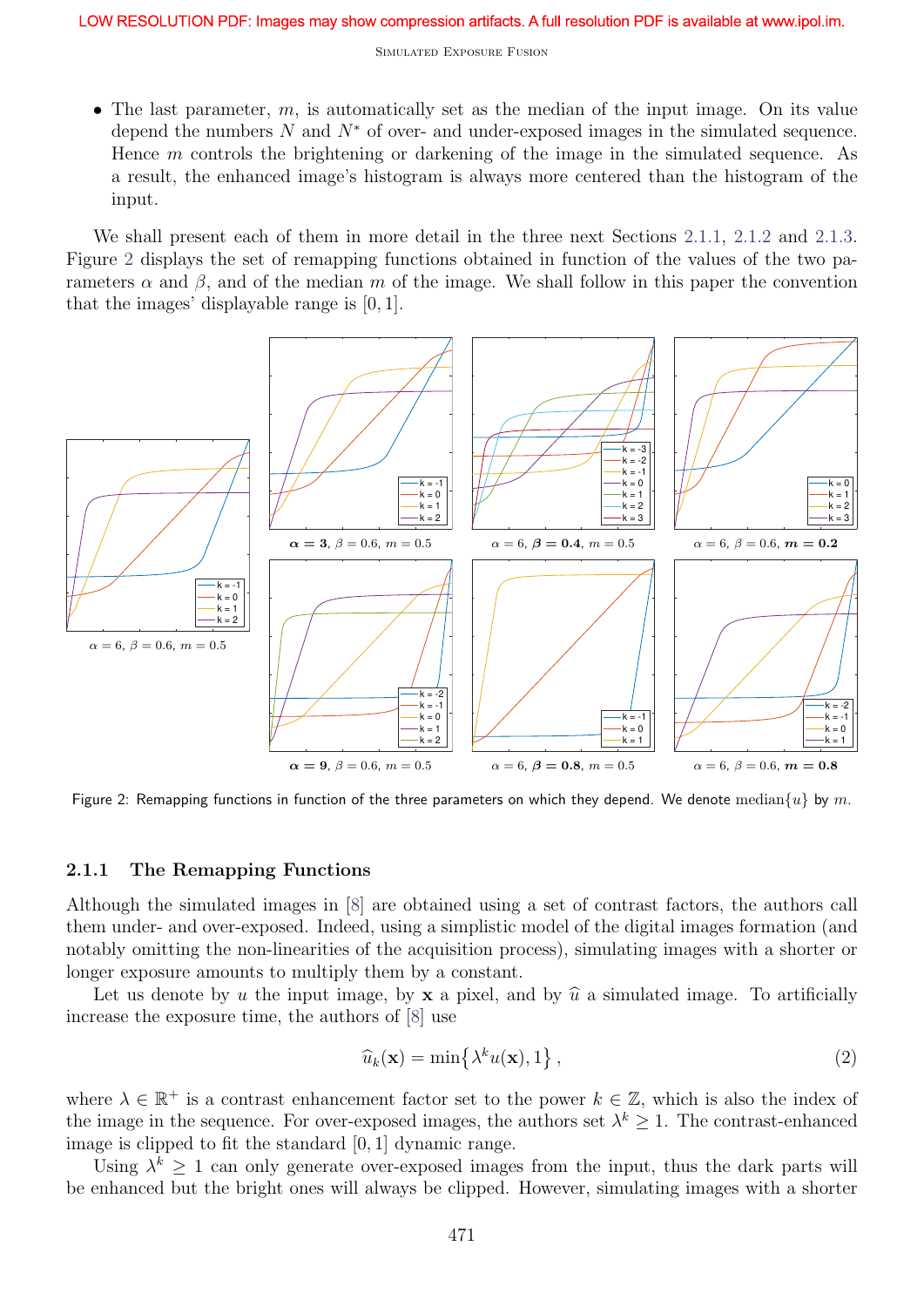exposure time, i.e. using  $\lambda^k < 1$ , is not desirable, because they would have lower contrast and still no information in the clipped pixels. The authors of [8] therefore suggest to generate images with improved contrast in the bright areas by shifting the intensities toward the bottom, so that bright parts are enhanced and the dark parts clipped (this will become clear in Equation (3) below). By an abuse of terminology, the authors of [8] call these images under-exposed.

**Remapping functions** Let us call f the function used to generate the  $N \in \mathbb{N}^*$  over-exposed images, and  $f^*$  the function to generate the  $N^* \in \mathbb{N}^*$  under-exposed images. The values N and  $N^*$ are automatically computed, as described in Section 2.1.3. They may be different, we thus also define  $N_{\text{max}} = \max(N, N^*)$ . The value of  $\lambda$  is deduced from  $N_{\text{max}}$  and  $\alpha \geq 1$ , a user-set parameter giving the maximal contrast amplification factor. It controls the global amount of enhancement. The maximal factor  $\alpha$  is reached with the last images of the sequence, i.e. when  $k = N_{\text{max}}$ , thus  $\lambda = \alpha^{1/N_{\text{max}}}$ .

The clipping is removed since this will be the purpose of function  $g$ , introduced latter. We recall that the under-exposed images are denoted with a negative index  $k$ , and the over-exposed with a positive index. The unmodified input image is included in the generated sequence and denoted with index  $k = 0$ . The simulated sequence has then  $M = N + N^* + 1$  images, numbered from  $-N^*$  to N. The reason is that images whose indices have the same absolute value have the same contrast enhancement factor. Denoting t an intensity, the sequence  $\{\widehat{u}_k : k = -N^*, \ldots, N\}$  is simulated with functions

$$
\begin{cases}\nf^*(t,k) = \alpha^{|k|/N_{\max}}(t-1) + 1, & \text{if } k < 0, \\
f(t,k) = \alpha^{k/N_{\max}}t, & \text{otherwise.} \n\end{cases}
$$
\n(3)

Because the multiplicative factors are equal or superior to 1, the fused image is guaranteed not to lose contrast. The first parameter of the remapping functions,  $\alpha$ , then allows to controls the global amount of enhancement. It is equivalent to an increase of the exposure time.

#### 2.1.2 Restraining the Dynamic of the Simulated Images

The simulated sequence is then fused with an exposure fusion technique. In [8] is proposed a modification of the fusion method of Mertens et al. [15] which fixes its out-of-range artifacts. The idea is simply to reduce the dynamic range of the input images in the generated sequence, so that the increased dynamic range of the fused image still fits the standard [0, 1] range. This correction was proposed in [8] for the extended exposure fusion (EEF) algorithm and then adapted to the simulated exposure fusion that we describe here. This operation, which implicitly amounts to reduce the edges' amplitude, is called "restraining the range" by the authors, so as to avoid a confusion with the unwanted clipping of out-of-range values required at the end of the original EF. This is done in a way that preserves relevant information of each input image.

Restrained dynamic range In order to reduce the range of the generated images while keeping enough relevant information, the remapping functions are adapted to the generated images: the method preserves the initially dark regions in the images simulating an increase of exposure time, and preserves the bright regions in the simulated under-exposed images.

Let us call  $\beta \in (0, 1]$  the restrained dynamic range. The method aims at preserving the values in [0,  $\beta$ ] for  $k = N$  and in  $[1 - \beta, 1]$  for  $k = -N^*$ , and compressing the remaining part of the dynamic. Let us call  $\rho(k)$  the center of the reduced range. The authorized range of any image k is then limited to  $[\rho(k)-\frac{\beta}{2}]$  $(\frac{\beta}{2}, \rho(k) + \frac{\beta}{2}]$ , where  $\rho$  is defined as

$$
\rho(k) = 1 - \frac{\beta}{2} - \frac{(k + N^*)(1 - \beta)}{N + N^*}.
$$
\n(4)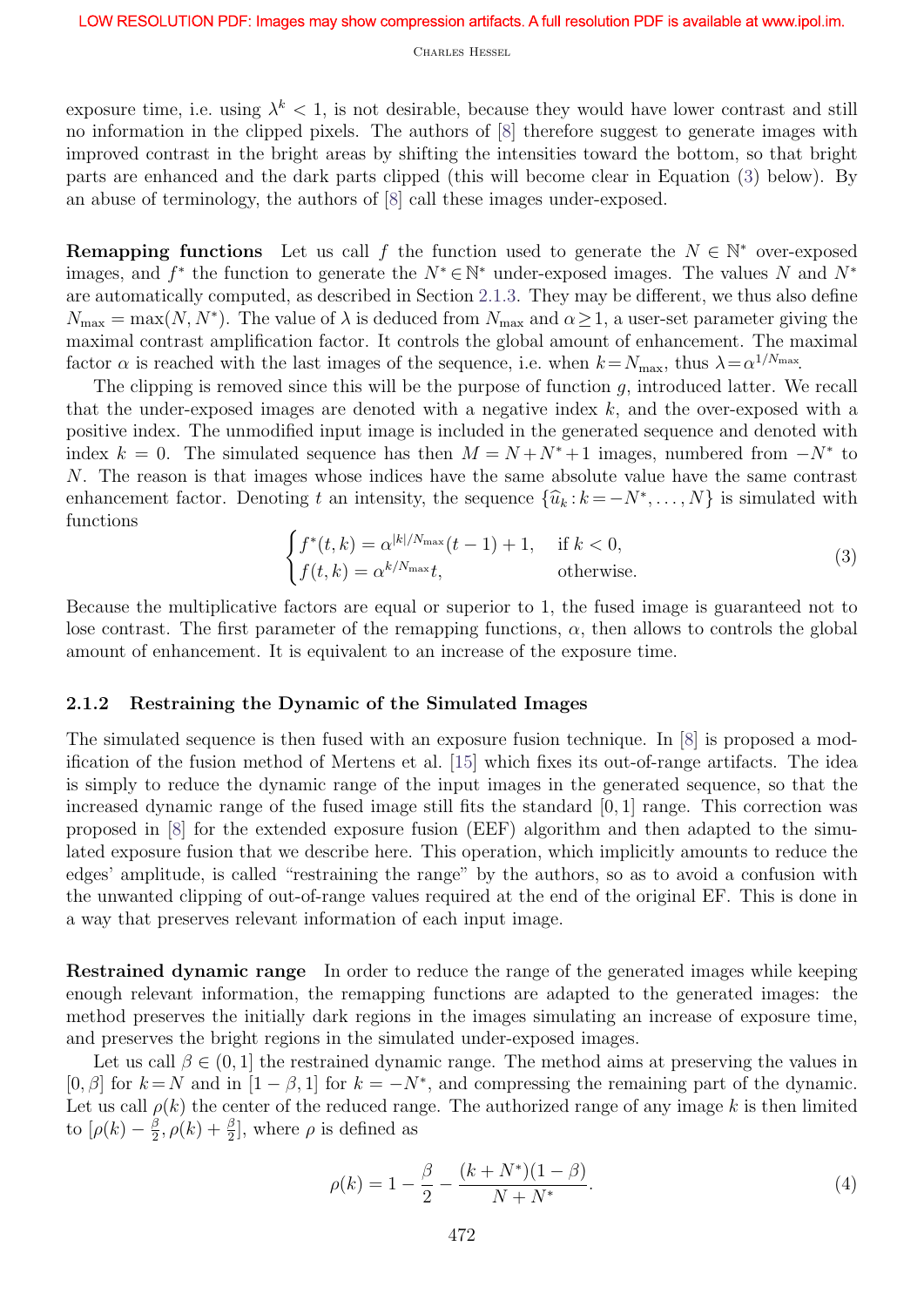The value of  $\beta$  is a parameter set by the user. Rather than brutally clipping the values outside the range  $[\rho(k) - \frac{\beta}{2}]$  $\frac{\beta}{2}$ ,  $\rho(k) + \frac{\beta}{2}$ , the method opts for a "smooth clipping", using a function that will progressively reduce the contrast until it becomes zero. We call  $g$  the function designed for this purpose

$$
g(t,k) = \begin{cases} t, & \text{if } |t - \rho(k)| \le \frac{\beta}{2} \\ \text{sign}(t - \rho(k)) \Big( a - \frac{\lambda^2}{|t - \rho(k)| - b} \Big) + \rho(k), & \text{otherwise,} \end{cases}
$$
(5)

where the values a and b are defined such that  $a = \frac{\beta}{2} + \lambda$  and  $b = \frac{\beta}{2} - \lambda$ , where  $\lambda$  is a parameter that controls the speed of the decay in the function outside the "valid" part of the range. Its value is fixed to  $\lambda = 0.125$ . The decay behaves like  $1/x^2$ .

The enhanced images are hence generated using the composition of the two functions as described in Equation (1). Examples of these functions are displayed in Figure 2.

#### 2.1.3 Automatic and Asymmetric Bracketed Exposure

The set of the remapping functions defined in Equation (1) relies on a third value: the median of the input image. This value helps defining a sequence adapted to the input's histogram, by means of the simulation of different numbers  $N$  and  $N^*$  of over- and under-exposed images, respectively. The median value is used in [8], because it gives a good estimation of the proportion of dark and bright pixels. The number of under-exposed images  $N^*$  is computed using M as

$$
N^* = \lfloor (M-1) \text{median}\{u\} \rfloor, \tag{6}
$$

where |r| denotes the integer part of r and  $M > 1$ . The number of over-exposed images is then  $N = M - N^* - 1.$ 

Nonetheless, these formulas do not give the actual number of over- and under-exposed images, since M is unknown. Yet, following  $[8]$ , the value of M can be deduced from the two user-set parameters  $\alpha$  and  $\beta$  by ensuring that all parts of the dynamic are enhanced at least once in the simulated sequence. A small routine is hence proposed by the authors to solve this minimization problem that can be expressed as follows: find the smallest value  $M > 1$  such that the following two conditions are satisfied for all  $k$ 

$$
\begin{cases}\nf^{\diamond}(\rho(k) + \frac{\beta}{2}, k) > f^{\diamond}(\rho(k-1) - \frac{\beta}{2}, k-1), & \forall \ k > -N^*, \\
f^{\diamond}(\rho(k) - \frac{\beta}{2}, k) < f^{\diamond}(\rho(k+1) + \frac{\beta}{2}, k+1), & \forall \ k < N,\n\end{cases} \tag{7}
$$

where  $f^{\diamond}$  stands for  $f^*$  if  $k < 0$  and f otherwise. This amounts to requiring a minimal overlap between all "valid" ranges of the remapping functions. In practice, this constraint can be computed for the images with index  $k = -1$ , 0 and  $+1$  only, because they are the ones with the smallest overlap. The procedure is given in Algorithm 1.

### 2.2 Merging the Simulated Sequence

Once the sequence generated, the images are merged by exposure fusion. The authors in [8] however did three modifications to the initial method of Mertens et al. [14], which are:

- 1. working in gray, hence suppressing the "saturation" measure;
- 2. deducing the contrast measure from the remapping functions;
- 3. adding the possibility to use deeper pyramids.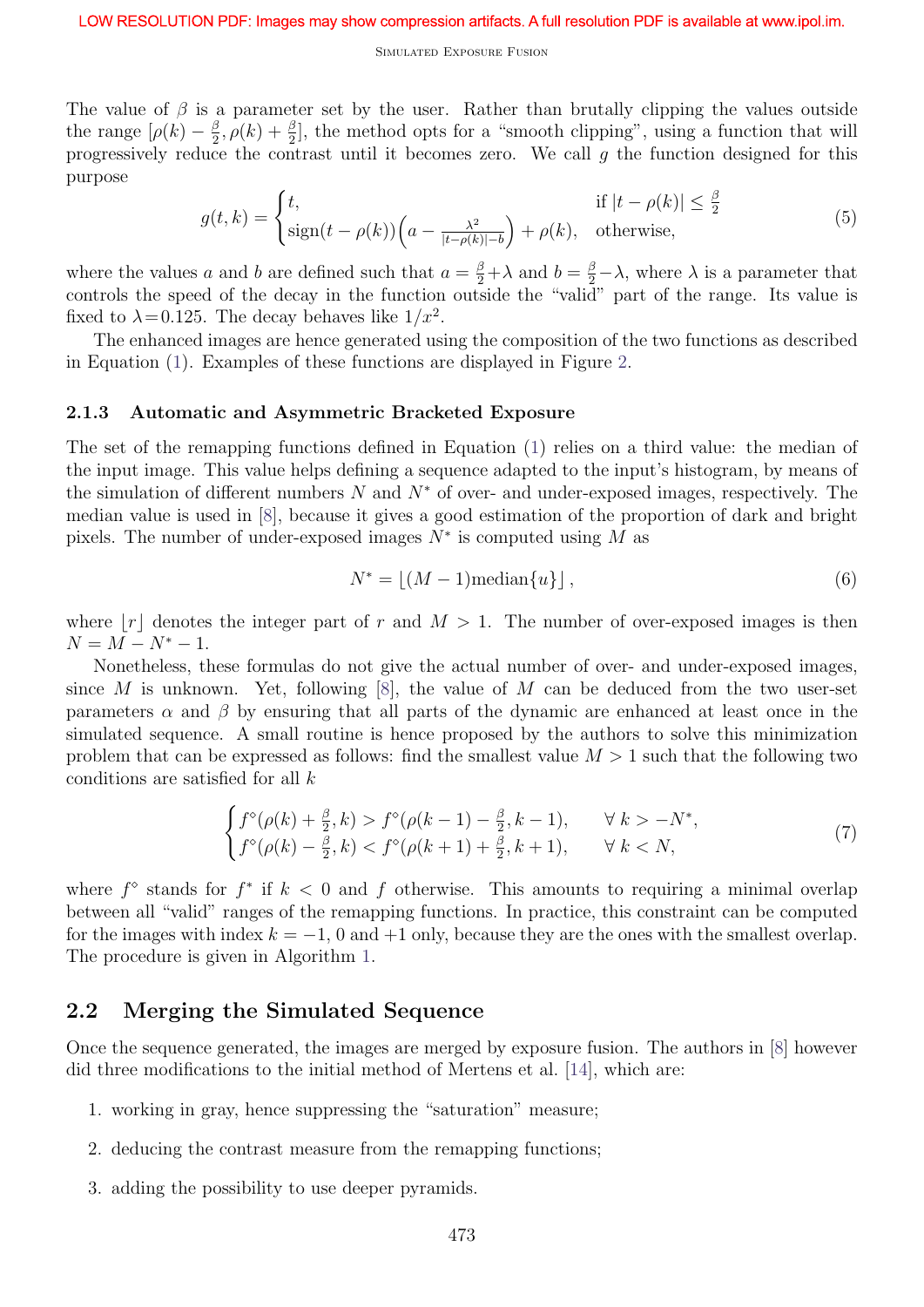| Algorithm 1: Find number of images required in the sequence (SEQUENCELENGTH) |  |  |  |  |
|------------------------------------------------------------------------------|--|--|--|--|
|------------------------------------------------------------------------------|--|--|--|--|

**input** : Parameters  $\alpha$ ,  $\beta$  and  $m = \text{median}\{u\}$ output:  $M, N^*, N$ <sup>1</sup> do 2  $M \leftarrow M + 1$  // initialized at 1  $3 \mid N^* \leftarrow |m(M-1)|$  // Equation (6)  $4 \mid N \leftarrow (M-1) - N^*$  $5 \mid N_{\max} \leftarrow \max\{N^*, N\}$ 6  $t_{\max, k=+1} = \alpha^{1/N_{\max}}(1 + \frac{\beta-1}{M-1})$ // maximal valid value for  $k = +1$  $\tau \quad | \quad t_{\text{min, }k=-1} = \alpha^{1/N_{\text{max}}} (-\beta + \frac{\beta-1}{M-1})$  $M-1$ // minimal valid value for  $k = -1$ 8  $t_{\max, k=0} = N^* \frac{\beta - 1}{M-1}$ // maximal valid value for  $k = 0$ 9  $t_{\min, k=0} = N^* \frac{\beta - 1}{M-1}$ // minimal valid value for  $k = 0$ 10 while  $t_{\max, k=+1} < t_{\min, k=0}$  or  $t_{\max, k=0} < t_{\min, k=-1}$ 

### 2.2.1 Luminance Only

Contrast enhancement and local exposure correction in the SEF method are performed on the luminance, while preserving the color ratios. This is justified by a significant drop in computational cost and memory footprint. Furthermore, the authors argue that the result is unchanged, since the application of the remapping functions also maintains the color ratios.

They use the hsv color space [21] and modify the v channel (value), while preserving the h (hue) and s (saturation) channels. This color space has the advantage of preserving the dynamic range when restoring the color, whereas other color spaces tend to generate colors outside the RGB color cube.

#### 2.2.2 Quality Metrics

Following the initial exposure fusion, the blending weights are computed from quality metrics. However, only the well-exposedness measure is kept from the Mertens et al. method, which uses two more measures based on contrast and saturation. Indeed, the saturation cannot be used, since the generated images have only one luminance channel. As for the contrast metric, it is replaced by a direct deduction of the contrast from the remapping functions.

Well-exposedness. The well-exposedness measures how close each pixel's value is to the median value 0.5 using a Gauss curve

$$
w_{e,k}(\mathbf{x}) = \exp \frac{-\left(\widehat{u}_k(\mathbf{x}) - 0.5\right)^2}{2\sigma^2},\tag{8}
$$

where  $\sigma$  = 0.2.

Contrast. While exposure fusion's *contrast metric* uses the absolute value of a discrete Laplacian filter (the sum of differences over the four nearest neighbors) applied to the grayscale version of the image, in the simulated exposure fusion [8] the contrast metric is directly deduced from the remapping functions, by using their derivative. This is also more efficient. The metric is computed using

$$
w_{c,k}(\mathbf{x}) = \begin{cases} \alpha^{|k|/N_{\max}}(g' \circ f^*)(u_k(\mathbf{x}), k), & \text{if } k < 0\\ \alpha^{k/N_{\max}}(g' \circ f)(u_k(\mathbf{x}), k), & \text{otherwise,} \end{cases}
$$
(9)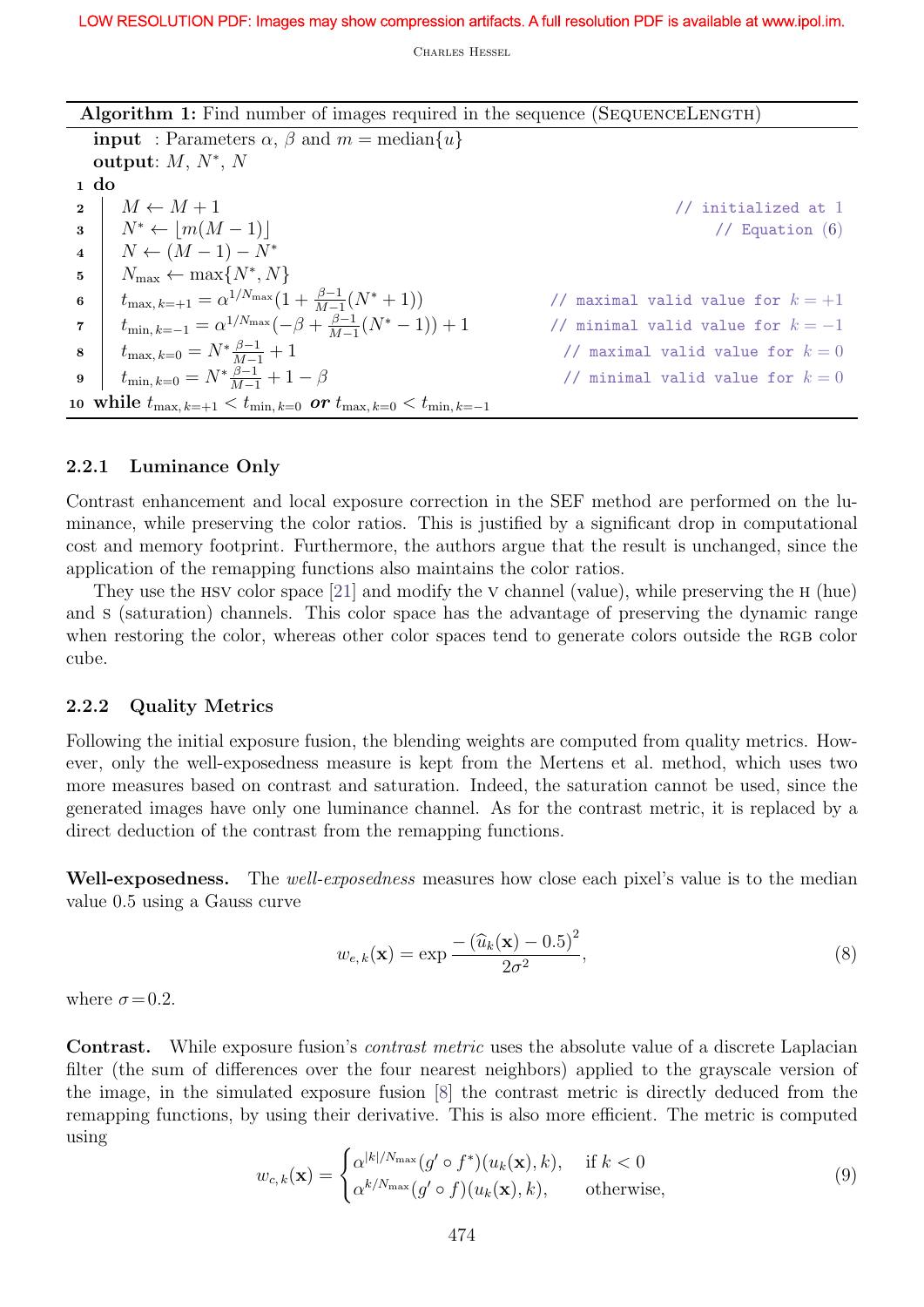#### LOW RESOLUTION PDF: Images may show compression artifacts. A full resolution PDF is available at www.ipol.im.

Simulated Exposure Fusion

where  $g'$  is the derivative of  $g$  w.r.t.  $t$ 

$$
g'(t,k) = \begin{cases} 1, & \text{if } |t - \rho(k)| \le \frac{\beta}{2} \\ \frac{\lambda^2}{(|t - \rho(k)| - b)^2}, & \text{otherwise.} \end{cases} \tag{10}
$$

An example of the remapping functions with their derivatives is presented in Figure 3.



Figure 3: Remapping functions and their derivatives for  $\alpha = 4$ ,  $\beta = 0.6$ . The restrained dynamic range location is adapted to the different generated images, so as to preserve the most pertinent information. The number of under- and over-exposed images itself is automatically computed from the histogram.

#### 2.2.3 Weight Maps

Like EF, SEF computes the pixel-wise weight maps by multiplying the quality metrics, then normalizing them. The power functions added in EF to allow the user to give different degrees of importance to the different measures are removed in SEF however, due to their little influence on the final result.

The final normalized weight maps are then obtained as

$$
\widehat{w}_k(\mathbf{x}) = \frac{w_{e,k}(\mathbf{x}) \cdot w_{c,k}(\mathbf{x})}{\sum_k w_{e,k}(\mathbf{x}) \cdot w_{c,k}(\mathbf{x})}.
$$
\n(11)

#### 2.2.4 Multiscale Fusion

The fusion of the generated sequence is then carried out using the Ogden et al. multiscale fusion [16]. This technique builds the Laplacian pyramid [3] of the output image by blending the Laplacian pyramids of the input images according to the Gaussian pyramid of the weight maps. The fused image is obtained by collapsing the constructed pyramid. We shall denote by  $L\{u\}$  the Laplacian pyramid of the input image u, by  $G\{w\}_k$  the Gaussian pyramid of the weights  $w_k$ , and by l the scale. The blending operation is then

$$
L\{v\}^{l}(\mathbf{x}) = \sum_{k=1}^{N} G\{\widehat{w}\}_{k}^{l}(\mathbf{x})L\{u\}_{k}^{l}(\mathbf{x}).
$$
\n(12)

We refer to [7] for a precise description, with pseudo-codes, of the multiscale blending procedure.

Low-frequency halo and deeper pyramids The restrained dynamic range strategy also permits to use deeper pyramids for the fusion. Indeed, the Mertens et al. method does not use the deepest possible pyramid. The reason is that a deeper pyramid increases the out-of-range artifact. However, by stopping the blending slightly earlier than when the residual's size is just one pixel-wide, some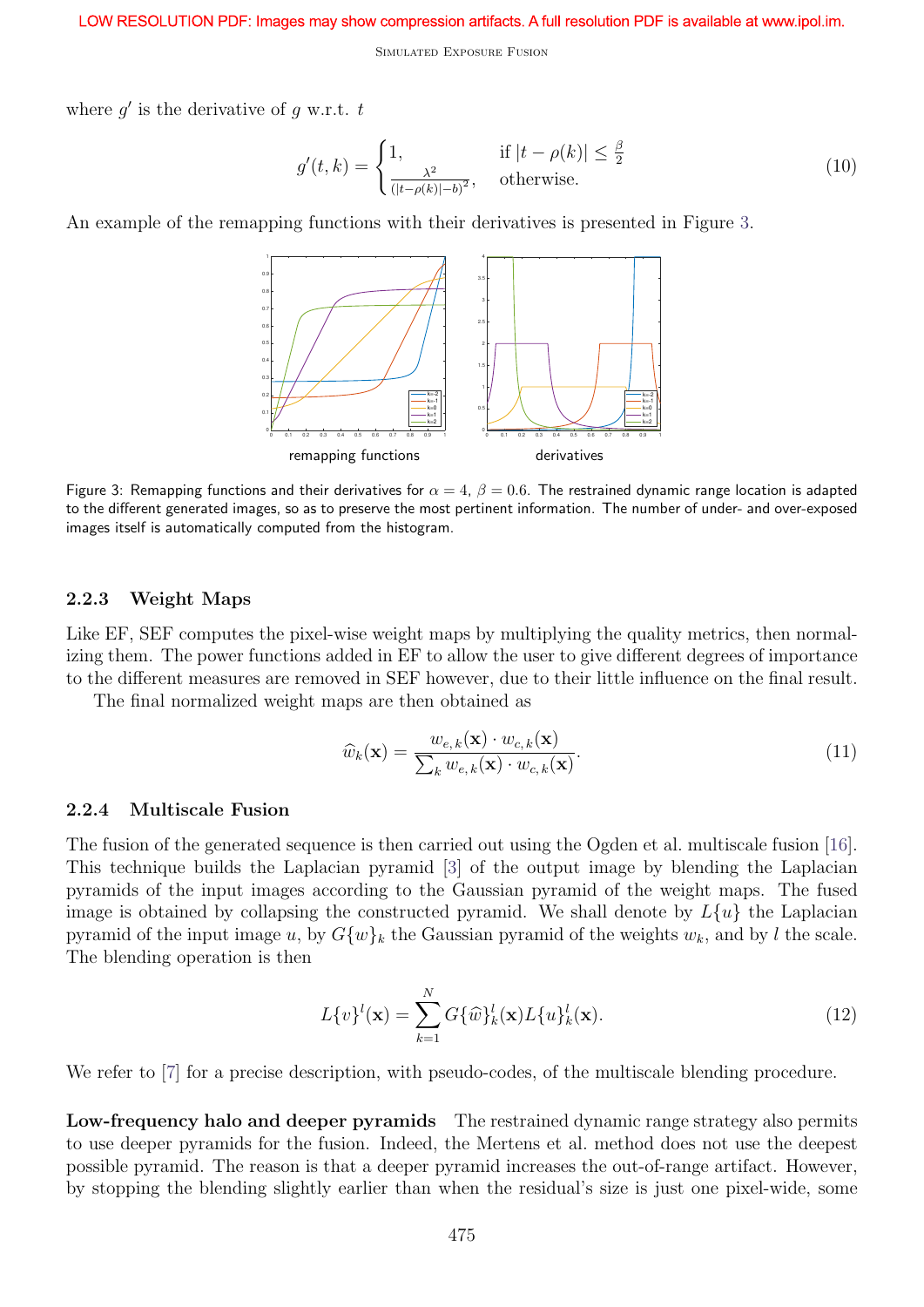low-frequency halos can become visible. In addition to proposing a solution to the out-of-range artifact, the authors of [8] suggest to use a deeper pyramid to remove the second known artifact of EF, its low-frequency halo [15]. The low-frequency halo does not affect the simulated exposure fusion [8], so we do not pursue the discussion on this artifact further.

### 2.2.5 Robust Normalization

After the multiscale fusion, the color is re-introduced. This operation boils down to replacing the v channel of the input image expressed in the HSV color space by the enhanced luminance  $\ell'$ , and to convert back to the RGB color space.

This operation performed, the fused image's intensities need to be rescaled to the unit range. Depending on  $\beta$  and the content of the image, this most generally amounts to stretch the intensity range (as opposed to EF, which typically compresses this range). This final step over-stretches the colors to  $[0, 1]$  by allowing  $1\%$  of clipping on both sides of the histogram. Instead of treating the channels separately [12], they are handled together to preserve colors. This operation is called Robust Normalization. We refer to [7, 12] for an implementation.

| <b>Algorithm 2:</b> Simulated Exposure Fusion (SEF)                           |                                                                                                                                                                                                                                             |                                             |  |  |  |
|-------------------------------------------------------------------------------|---------------------------------------------------------------------------------------------------------------------------------------------------------------------------------------------------------------------------------------------|---------------------------------------------|--|--|--|
| <b>input</b> : image u and parameters $\alpha$ , $\beta$                      |                                                                                                                                                                                                                                             |                                             |  |  |  |
| <b>output:</b> enhanced image $v$                                             |                                                                                                                                                                                                                                             |                                             |  |  |  |
|                                                                               | $1 \ell \leftarrow V$ channel of input in HSV color space                                                                                                                                                                                   |                                             |  |  |  |
| 2 M, N, $N^* \leftarrow$ SEQUENCELENGTH $(\alpha, \beta, \text{median}\{u\})$ |                                                                                                                                                                                                                                             | // Algorithm 1                              |  |  |  |
| <b>3</b> for $k \in \{-N^*, \ldots, N\}$ do                                   |                                                                                                                                                                                                                                             | // Generate a sequence                      |  |  |  |
| $\overline{\mathbf{4}}$                                                       | if $k < 0$ then                                                                                                                                                                                                                             |                                             |  |  |  |
|                                                                               | 5 $\begin{array}{c} \begin{array}{c} \text{5} \\ \text{6} \end{array} \end{array}$ $\begin{array}{c} \hat{\ell}_k \leftarrow (g \circ f^*)(\ell, k) \\ w_{c,k} \leftarrow \alpha^{ k /N_{\max}}(g' \circ f^*)(\hat{\ell}_k, k) \end{array}$ | // under-exposed image, Equation $(1)$      |  |  |  |
|                                                                               |                                                                                                                                                                                                                                             | // contrast weights, Equation $(9)$         |  |  |  |
| $\mathbf{7}$                                                                  | else                                                                                                                                                                                                                                        |                                             |  |  |  |
|                                                                               | 8<br>9<br>$\hat{\ell}_k \leftarrow (g \circ f)(\ell, k)$<br>$w_{c,k} \leftarrow \alpha^{k/N_{\max}}(g' \circ f)(\widehat{\ell}_k, k)$                                                                                                       | // $over-exposed image$ , Equation $(1)$    |  |  |  |
|                                                                               |                                                                                                                                                                                                                                             | // contrast weights, Equation $(9)$         |  |  |  |
|                                                                               | 10 $w_{e,k} \leftarrow \exp\left(-(\widehat{\ell}_k - 0.5)^2/(2\sigma^2)\right)$                                                                                                                                                            | // well-exposedness weights, Equation $(8)$ |  |  |  |
|                                                                               | 11 $\widehat{w}_k \leftarrow (w_{e,k} \cdot w_{c,k}) / (\sum_k w_{e,k} \cdot w_{c,k})$                                                                                                                                                      | // final, normalized weights, $Eq.(11)$     |  |  |  |
|                                                                               | 12 $\ell' \leftarrow \text{MULTISCALEFUSION}(\hat{\ell}, \hat{w})$                                                                                                                                                                          | // Equation $(12)$                          |  |  |  |
|                                                                               | 13 $v_{\text{RGB}} \leftarrow$ convert to RGB the input in HSV color space where V is replaced by $\ell'$                                                                                                                                   |                                             |  |  |  |
|                                                                               | 14 $v_{\text{RGB}} \leftarrow \text{ROBUSTNORMALIZATION}(v_{\text{RGB}})$                                                                                                                                                                   |                                             |  |  |  |

## 3 Results and Comparisons

Image contrast enhancement techniques belong to a wider class of methods, the tone-mapping operators. This term generally refers to methods that map values of a high dynamic range (HDR) image into the smaller range of a low dynamic range (LDR) image. Yet the very same methods adapt to LDR images and improve their brightness and contrast. Among them, global operators like histogram equalization and gamma-correction apply the same correction to pixels with the same color, whereas local operators map the values depending on the local content. Among the many local tone mapping methods introduced for LDR images we can mention Automatic Color Enhancement (ACE) [4, 5], Local Color Correction (LCC) [20, 6, 13], the Fast Local Laplacian Filter (LLF) [17, 1]. Contrast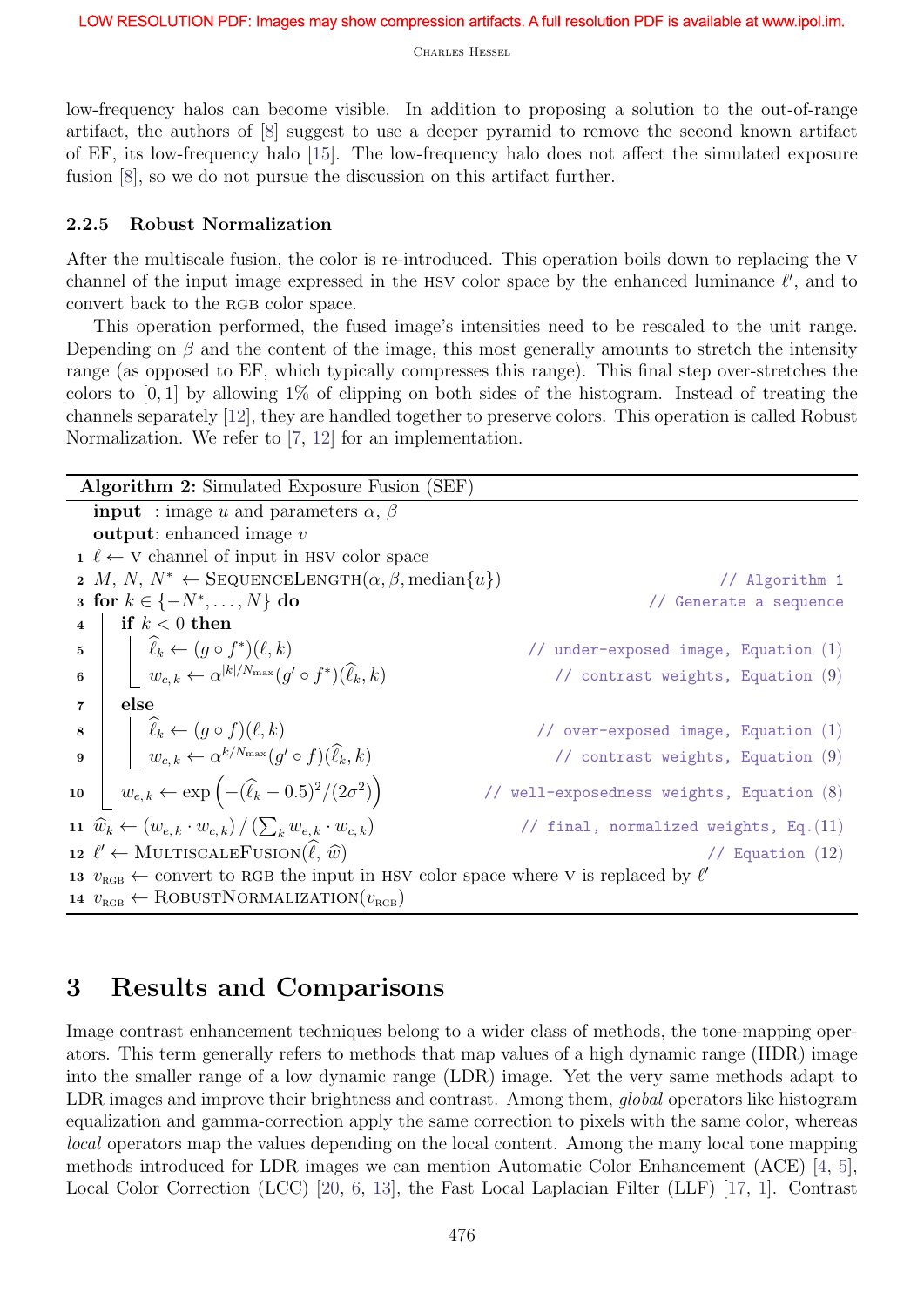Simulated Exposure Fusion

enhancement techniques take inspiration in Land's Retinex method [10] which modeled the human color perception system. Several different implementations of the Retinex method exist. The most popular is arguably Multi-Scale Retinex (MSR) [18, 9].

In this section, we compare the results of SEF  $[8]$  with other Retinex and histogram-based methods: ACE, MSR, Histogram Equalization (HE), Contrast-Limited Adaptive Histogram Equalization (CLAHE) [19], LCC [20, 6], LLF [17, 1] and two other single-image contrast-enhancement methods derived from exposure fusion [14] like SEF: the Detail-Enhanced Exposure Fusion (DEEF) of Li et al. [11], and the Backlit Image Enhancement algorithm (BIE) of Buades et al. [2]. In the DEEF method, images are simulated and fused with a modified version of [14], the exposure fusion of Mertens et al. The authors aim at enhancing backlit images by fusing three images with increased contrast. The first simulated image is obtained from the input using a tone-curve increasing the contrast in the dark parts, and leaving the bright regions untouched. The two others are obtained by applying factors superior to one to this first simulated image. Likewise, the BIE method is intended for the enhancement of backlit images. Ten images are created from the initial one using global mappings. Five images are obtained using gamma functions and five using logarithmic functions. The gamma functions use exponents superiors to one so the contrast in the bright areas is enhanced. Then a multiscale fusion method is used to fuse these eleven images (including the input one). The authors use Mertens' method, with two modifications: (1) the fusion is applied per channel, thus the saturation metric is discarded; (2) the contrast metric is replaced by a local variance. After the fusion, a sharpening method is used for local contrast enhancement. These operations are applied separately on the channels, which are then recombined. The final operation is a chrominance correction which restores the original R/G/B ratios. These two methods do not use restrained ranges like SEF. Results are shown in Figure 4.

The results of SEF are in general clearer than the other methods. In the "Columns" image for example, the SEF and BIE results are the only ones that really enhance the bushes and the house wall between the columns. Furthermore, the SEF method does not create halos, contrarily to BIE and CLAHE (and also, to a lesser extent MSR and LLF). The halos in BIE [2] probably originate from the contrast enhancement step. The halos of this method are particularly visible in the Lighthouse and Airplane images. The local contrast however is not better in BIE than in SEF: compare for example the trees on the right of the Girl image. SEF does not lose contrast anywhere in the image, contrarily to HE, ACE, DEEF and MSR. Unlike CLAHE, SEF preserves the global contrast: for example, the sky of the "Columns" image is not darkened. Also, SEF does not over-enhance some regions that do not need it, contrarily to LLF in the "Es Canonge" image for example. LLF enhances the already correctly exposed parts of the image, resulting in too much local contrast on the sky, or in the hair in the "Girl" image. DEEF does not enhance bright regions. Besides, it produces images with values largely outside  $[0, 1]$  (the out-of-range artifact), thus needs compression. This means that bright regions systematically lose contrast. This effect is visible in the sky of the "Columns" and "Es Canonge" images. Moreover, the dark parts in DEEF are not as well enhanced as in SEF. LCC gives grayish images with low contrast.

In short, SEF gives as good results as state-of-the-art Retinex algorithms such as MSR, ACE, and CLAHE, but better preserves and enhances information everywhere without creating halos. Furthermore, the results look more natural. The DEEF method suffers from the out-of-range artifact, which produces images with very poor local contrast. Besides, Li et al. 's [11] DEEF is more complex and costly since it requires edge-aware smoothing in addition to a Laplacian pyramid blending. The BIE method suffers from halos, and, like DEEF, is more costly than SEF, since eleven images are systematically created and fused (whereas SEF generally uses around five), and supplementary steps are added for contrast enhancement and chrominance correction. Concerning edge-aware local contrast enhancement, the state-of-the-art LLF is able to correctly enhance contrast everywhere without creating artifacts (slight halos are nevertheless sometimes visible). Compared to LLF, SEF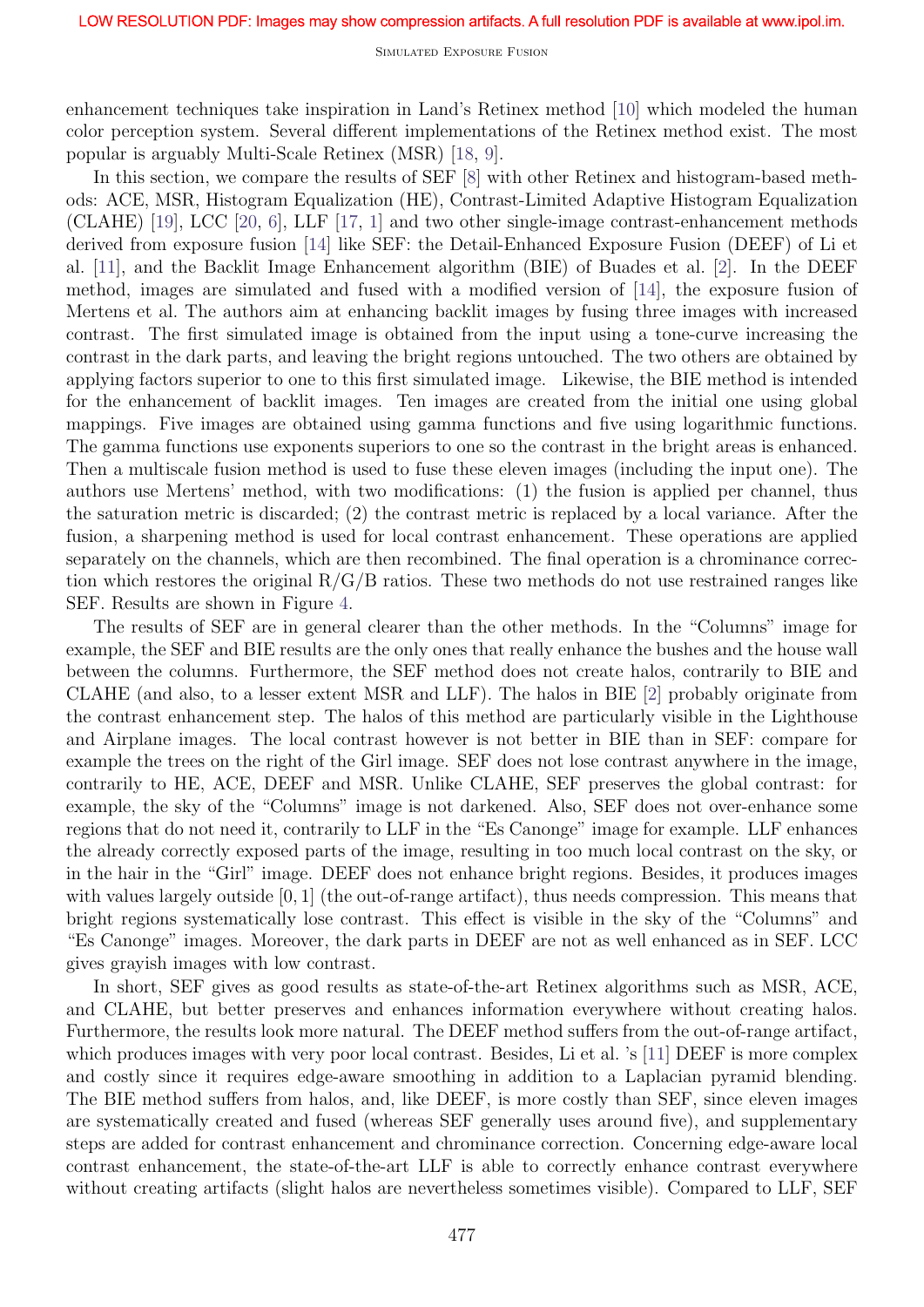#### LOW RESOLUTION PDF: Images may show compression artifacts. A full resolution PDF is available at www.ipol.im.



Figure 4: Comparison of SEF with other enhancement methods on five images. SEF, ACE and LLF have an enhancement parameter (called  $\alpha$  for SEF); it is set to 8. Similarly to SEF, the algorithms HE, CLAHE, MSR and LLF were applied to the luminance channel only. For SEF, we used  $\beta = 0.5$  which gives  $N = 4$  and  $N^* = 0$ . For LLF, we used the default parameters  $\sigma$  = 0.1,  $N$  = 10, which means that 10 images were fused. For LCC, ACE and MSR we used the default parameters proposed in [6, 5, 18]. For BIE and DEEF we used the authors' implementation default parameters. For HE and CLAHE we used Matlab implementation's default parameters. (The reader is invited to zoom in the pdf for a more accurate comparison).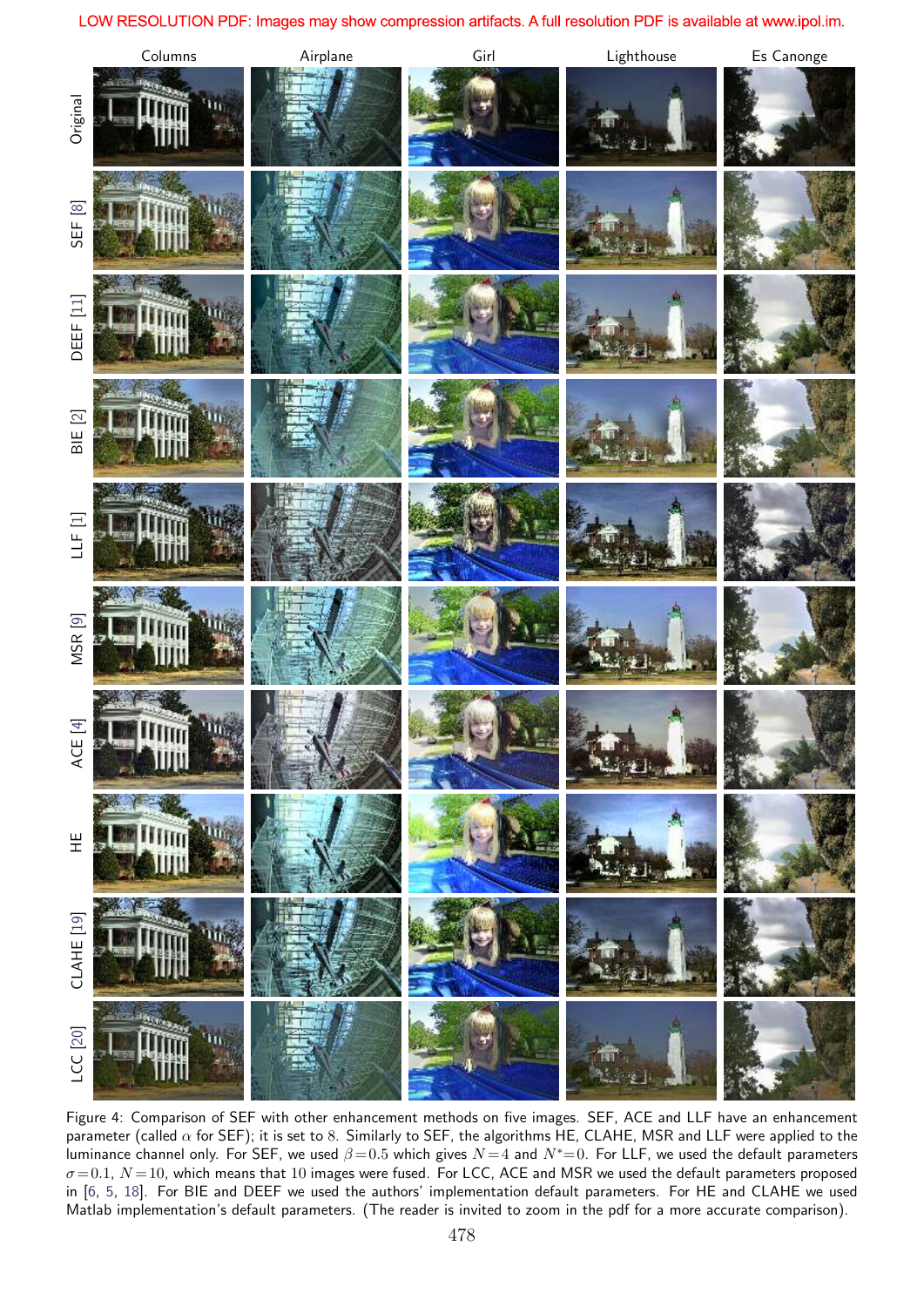#### LOW RESOLUTION PDF: Images may show compression artifacts. A full resolution PDF is available at www.ipol.im.

Simulated Exposure Fusion



Figure 5: Comparison of the fused results for several values of the parameters  $\alpha \in [2, 16]$  and  $\beta \in [0.2, 0.8]$ , which are the typical ranges. The values  $\alpha = 8$  and  $\beta = 0.5$  are recommended by the authors in [8]. The fused images are good and artifact-free for a wide range of values. Nonetheless, the combination of small  $\alpha$  and small  $\beta$  seems not desirable, as the contrast of the dark areas is not sufficiently enhanced. Under each image: the number of under- and over-exposed images, respectively, and the factor applied in the final robust normalization step.

produces more natural images, because it corrects the exposition locally rather than enhancing local contrast with the same factor everywhere. It therefore better adapts to the input image. This also saves computations. Indeed, for the results displayed in Figure 4, SEF only required the fusion of three Laplacian pyramids, while LLF used ten.

### 3.1 Effect of the Parameters

In Figure 5, we applied SEF to one image but with different values of the two parameters  $\alpha$  and β. The original image is displayed in Figure 4, as well as its enhanced version with the values recommended in [8]:  $\alpha = 8$  and  $\beta = 0.5$ . In this experiment, we explore SEF's result in the range of realistic values for its two parameters, together with their interactions. The acceptable ranges seem to be [2, 16] for the contrast enhancement parameter  $\alpha$ , and [0.2, 0.8] for the restrained dynamic of the generated images,  $\beta$ .

We observe that the enhanced images are good in a wide range of values. In fact, the results are artifact-free whatever the parameters' values. However, some results are better than others. In particular, the column  $\alpha = 2$  has the poorest results, because the enhancement is insufficient.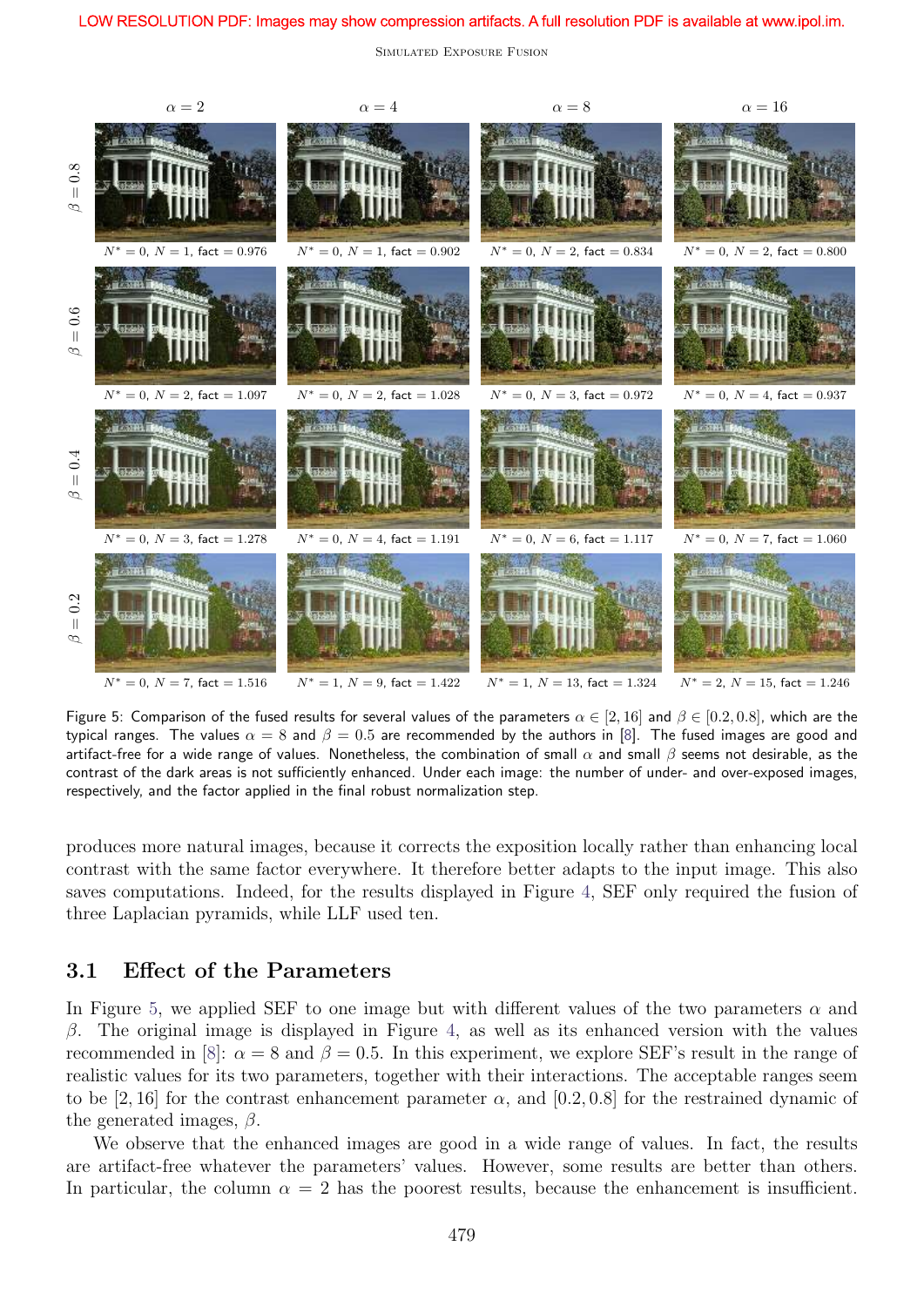Although they remain acceptable for large  $\beta$ , because the produced image is close to the input, the enhanced image with both small  $\alpha$  and  $\beta$  is not visually pleasing, mostly due to the lack of local contrast in the originally dark parts.

Under the enhanced images are also displayed the number of under- and over-exposed simulated images  $N^*$  and N, respectively, together with the final factor applied to the intensities at the robust normalization step. Observe that the combination of large  $\alpha$  and  $\beta$  is not recommendable either, since it leads to factors inferior to 1, meaning that some contrast is lost.

To sum up, the best results are obtained for intermediate values of  $\beta$ , i.e. between 0.4 and 0.6. Furthermore, we notice a dependency between  $\alpha$  and  $\beta$ : small contrast enhancement values  $\alpha$ need larger restrained ranges  $\beta$ , and, conversely, large contrast enhancement factors need smaller restrained ranges. That being said, the SEF method is capable of extreme contrast enhancement without artifact, e.g. with  $(\alpha, \beta) = (16, 0.4)$  and  $(16, 0.2)$ .

## 4 Conclusion

We have described and analyzed Simulated Exposure Fusion, introduced in [8] to locally enhance the contrast in an image. This method makes the most of exposure fusion [14, 15], a well known and widely used fusion method since its publication in 2007. The two main contributions of SEF are: a generation model capable of simulating a sequence from a single input; a correction of EF that resolves its out-of-range artifact. SEF is capable of extreme enhancement while maintaining a natural rendition. Furthermore, it automatically adapts to the global illumination of the input, hence targeting the enhancement efforts only on areas that require it. No artifacts were observed in the results. Following our analysis of the parameters' impact, we recommend a range compression parameter  $\beta$  in [0.4, 0.6] and to avoid the use of small enhancement factors  $\alpha$  when  $\beta$  is small.

## Image Credits



# Acknowledgment

We thank Jean-Michel Morel for fruitful comments and discussions. Work partly financed by Office of Naval research grant N00014-17-1-2552, DGA Astrid project "filmer la Terre" n◦ANR-17-ASTR-0013-01, and ANRT CIFRE Ph.D. scholarship n◦2014/1323 of the French Ministry for Higher Studies, Research and Innovation.

## References

[1] M. AUBRY, S. PARIS, S. W. HASINOFF, J. KAUTZ, AND F. DURAND, Fast and robust pyramid-based image processing, research report, Computer Science and Artificial Intelligence Laboratory, November 2011.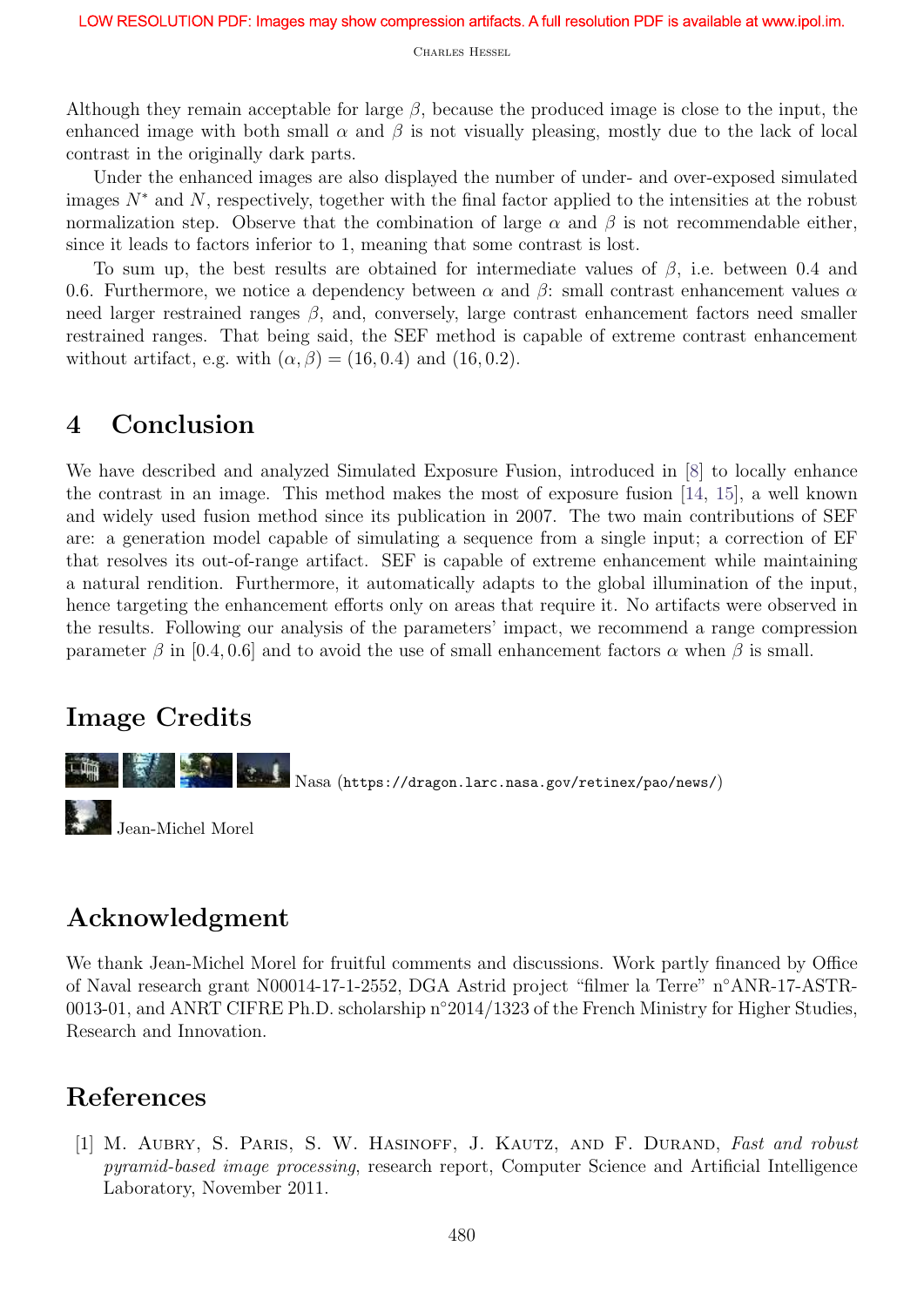- [2] A. BUADES, J.-L. LISANI, A. B. PETRO, AND C. SBERT, Backlit images enhancement using global tone mappings and image fusion, IET Image Processing, (2019). https://doi.org/10. 1049/iet-ipr.2019.0814.
- [3] P. BURT AND E. ADELSON, The Laplacian pyramid as a compact image code, IEEE Transactions on Communications, 31 (1983), pp. 532–540. https://doi.org/10.1109/TCOM.1983. 1095851.
- [4] C. GATTA, A. RIZZI, AND D. MARINI, ACE: An automatic color equalization algorithm, in Conference on Colour in Graphics, Imaging, and Vision, Society for Imaging Science and Technology, 2002, pp. 316–320.
- [5] P. GETREUER, Automatic Color Enhancement (ACE) and its Fast Implementation, Image Processing On Line, 2 (2012), pp. 266–277. https://doi.org/10.5201/ipol.2012.g-ace.
- [6] J.G. Gomila Salas and J.L. Lisani, Local Color Correction, Image Processing On Line, 1 (2011), pp. 260–280. https://doi.org/10.5201/ipol.2011.gl\_lcc.
- [7] C. Hessel, An Implementation of the Exposure Fusion Algorithm, Image Processing On Line, 8 (2018), pp. 369–387. https://doi.org/10.5201/ipol.2018.230.
- [8] C. HESSEL AND J.-M. MOREL, An extended exposure fusion and its application to single image contrast enhancement, in IEEE Winter Conference on Applications of Computer Vision (WACV), IEEE, 2020.
- [9] D. J. JOBSON, Z. U. RAHMAN, AND G. A. WOODELL, A multiscale retinex for bridging the gap between color images and the human observation of scenes, IEEE Transactions on Image processing, 6 (1997), pp. 965–976. https://doi.org/10.1109/83.597272.
- [10] E. H. LAND, *The retinex theory of color vision*, Scientific American, (1977), pp. 108–129.
- [11] Z. Li, Z. Wei, C. Wen, and J. Zheng, Detail-enhanced multi-scale exposure fusion, IEEE Transactions on Image processing, 26 (2017), pp. 1243–1252. https://doi.org/10.1109/TIP. 2017.2651366.
- [12] N. LIMARE, J.L. LISANI, J-M. MOREL, A.B. PETRO, AND C. SBERT, Simplest Color Balance, Image Processing On Line, 1 (2011), pp. 297–315. https://doi.org/10.5201/ipol. 2011.llmps-scb.
- [13] J. L. Lisani, Adaptive local image enhancement based on logarithmic mappings, in IEEE International Conference on Image Processing (ICIP), IEEE, 2018. https://doi.org/10.1109/ ICIP.2018.8451655.
- [14] T. MERTENS, J. KAUTZ, AND F. VAN REETH, *Exposure fusion*, in Pacific Conference on Computer Graphics and Applications, 2007. https://doi.org/10.1109/PG.2007.17.
- [15]  $\_\_\_\_\_\_\_\_\_\_\_\_\_\_\_\_\_\_\_\_\_\_\_\.\_$  fusion: A simple and practical alternative to high dynamic range photography, Computer Graphics Forum, 28 (2009), pp. 161–171. https://doi.org/10.1111/j.1467-8659. 2008.01171.x.
- [16] J. M. OGDEN, E. H. ADELSON, J. R. BERGEN, AND P. J. BURT, *Pyramid-based computer* graphics, RCA Engineer, 30 (1985), pp. 4–15.